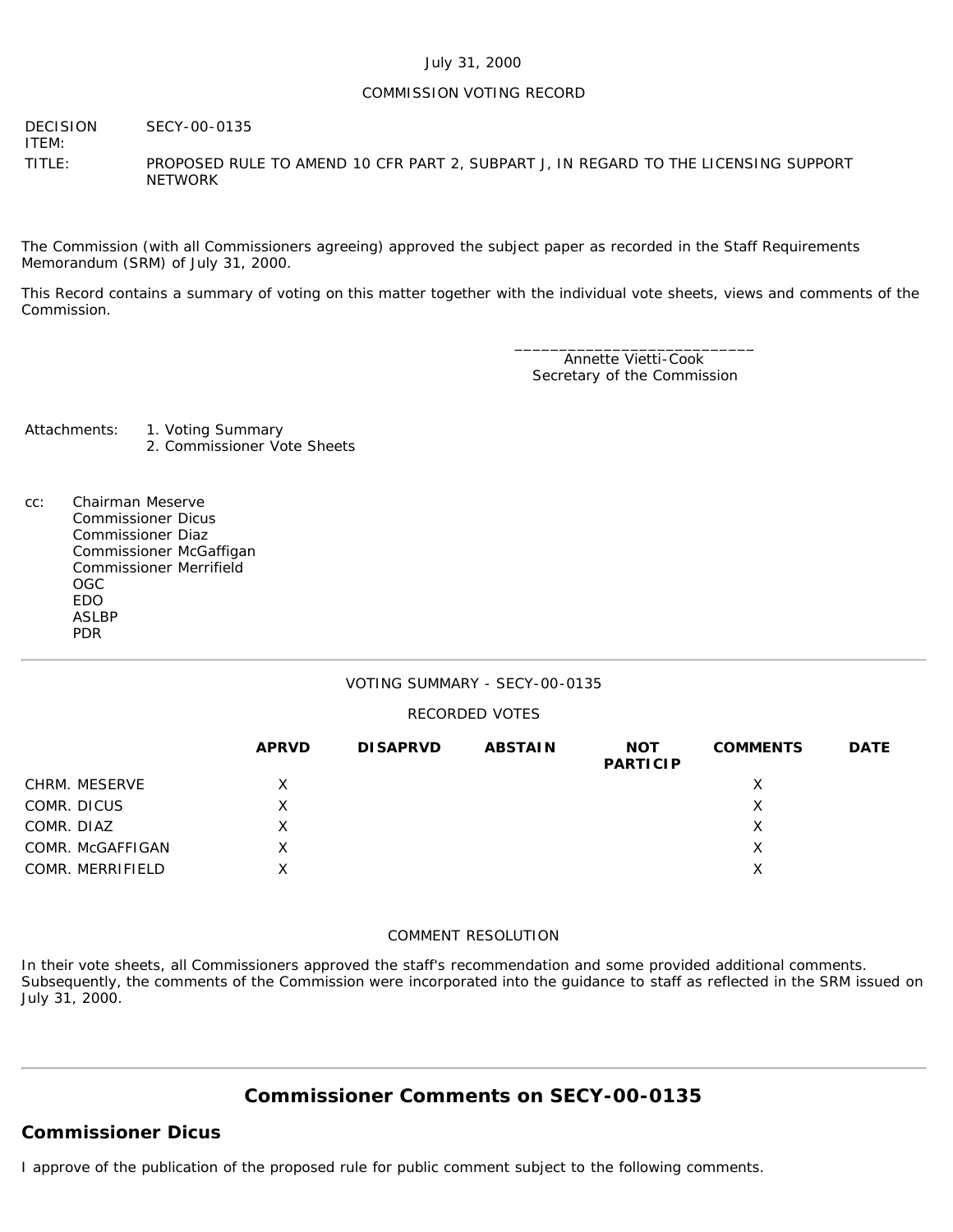This rule inherently is technically complex and of necessity must use computer-related technical jargon in developing and explaining the proposed rule language. Our Federal Register Notice, however, can do a better job in some places of explaining the technical criteria in plain English. While in all probability each participant will have technically qualified persons to understand and comment on these criteria, we still have an obligation to explain to the general member of the public what this rule is about. While there was clearly an attempt to do this in discussing the technical criteria and the LSN web page concept, the attempts failed in several instances. To assist in responding to this concern the following rewrite of the second paragraph under Criterion "2" on the bottom of page 7 of the federal register notice is provided as an example of a simplification of an explanation, based on what I understand from the FRN explanation.

The proposed criteria provides acceptable electronic formats for parties to provide bibliographical information on a document or the full text of a document on their individual web pages in a form that can be searched by the LSN web page.

Other examples of items that need a better plain language explanation are:

### Criterion 3 - (What is "Unstructured" data)

Criterion 4 - Last line is not clear. Terms like "predictable algorithms" or "compression and uncompression... compatibility" are not understandable for most of the public.

LSN Site Design, Page 11, two full paragraphs - These paragraphs are not easy to understand. Terms that may be familiar to those who use computers and the internet frequently (e.g. "crawling", "Portal" "structured data", "unstructured data", "data dictionaries", "normalized" "servers") are not necessarily self-defined for the casual computer user. These paragraphs need to be rewritten in plainer English.

# **Commissioner McGaffigan**

I commend the staff for the expeditious development of this rule amendment. I approve publication of the notice of proposed rulemaking subject to the attached minor edits and the resolution of one issue as described below. I agree with Commissioner Dicus' vote that the Federal Register notice should be edited for readability, to the extent practicable.

## **Revise the text (page 26) of proposed 2.1009(c) to read:**

(c) if DOE is unable to make an initial certification at the time specified in Section 2.1003(a) for making documentary material available, DOE shall make an initial certification as soon as possible. In any event, the DOE initial certification must be made either:

(1) at least eight months before DOE submits the license application for the repository; or

(2) if site designation has been permitted to take place under Section 115 of the Nuclear Waste Policy Act, then within the time remaining before submittal of the license application is required under Section 114(b) of the Nuclear Waste Policy Act.

## **Revise the Supplementary Information by deleting the first full paragraph on page 15 and substituting the following:**

The Commission is aware that Section 114(b) of the Nuclear Waste Policy Act requires DOE to submit the license application for the repository within ninety days of the date of any site designation that is permitted to take effect under Section 115 of the Act. In the unlikely case that DOE cannot make the initial certification until after the site designation is permitted to take place, the requirement in proposed Section 2.1009(c) for DOE to make the initial certification at least eight months before submission of the license application would conflict with the ninety day submission requirement in the Act. In order to eliminate this potential conflict between the statute and the rule, proposed Section 2.1009(c) permits DOE to submit its application even though this would not provide the full eight months of LSN availability prior to such submission. However, the Commission would emphasize:

- It fully expects DOE to make the initial certification at the time that DOE is required to comply with the requirement to make its documentary material available, i.e., thirty days after DOE's site recommendation to the President. Proposed Section 2.1009(c) is only being added to address the possibility of DOE noncompliance. The basic requirements of the LSN rule have been in place for over ten years and the Commission would anticipate full and timely DOE compliance with these requirements.
- If DOE cannot make the initial certification at the time first required (thirty days after the site recommendation to the President), DOE still has the obligation under Section 2.1003 to make the documentary material that is available at that time accessible to participants through the LSN, rather than delaying all availability until the time that it can certify compliance. Any disputes arising in these circumstances would fall within the existing authority of the Pre-License Application Presiding Officer under Section 2.1010.
- Curtailing the amount of time that the LSN is available before the submission of the license application would reduce the potential benefit that the LSN was to provide in terms of facilitating an effective and efficient NRC review of the DOE license application and providing complete document disclosure at the outset of the proceeding. If DOE does not make the initial certification until after the date that site designation is permitted to take place under Section 115 of the